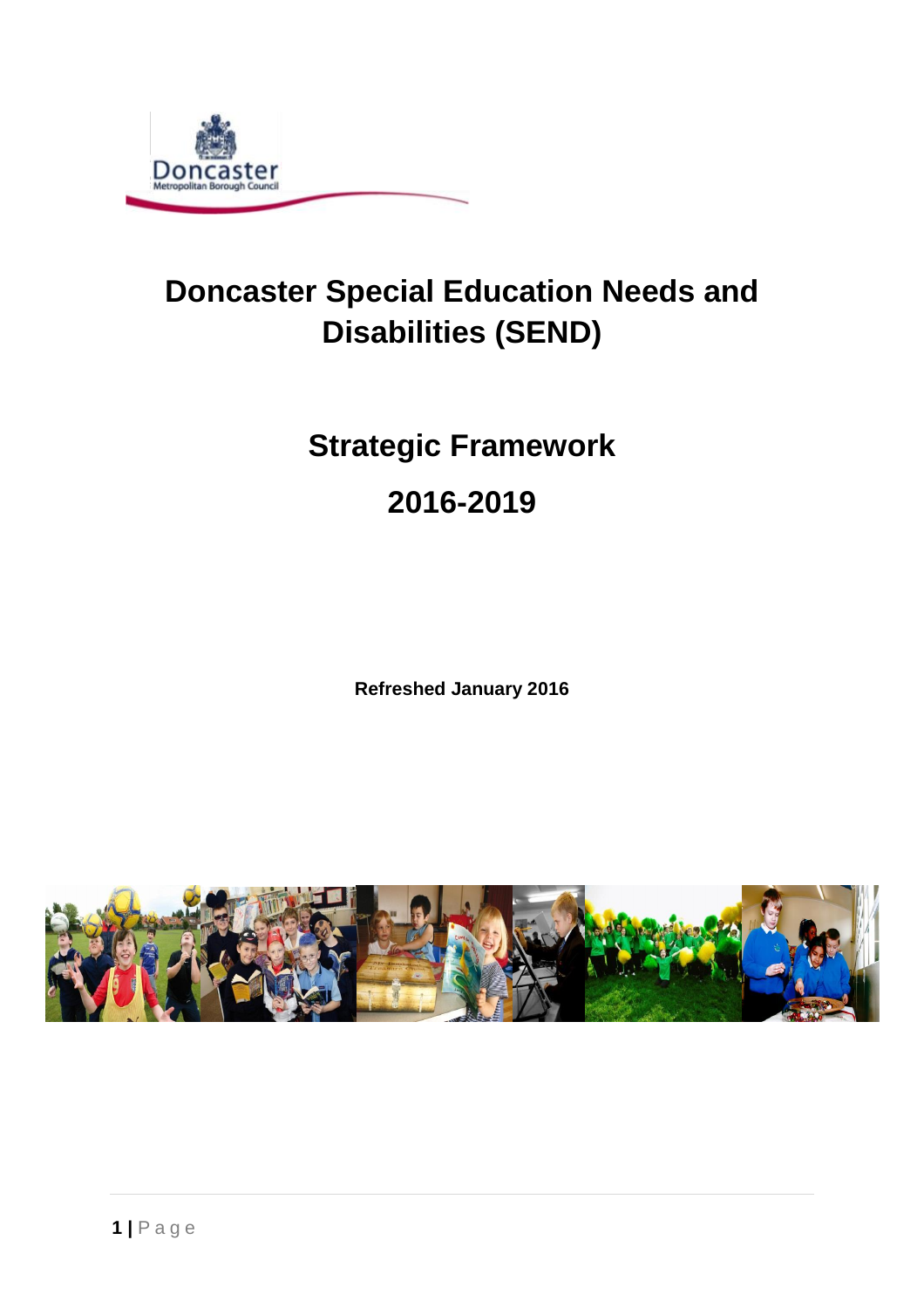#### **1. Summary**

Doncaster is committed to the effective and efficient early identification and support for children and young people aged 0-19 (25) with a range of individual special educational needs and disabilities (SEND). This paper sets out an ambitious framework for planning, joint commissioning and delivery of services and provision for individual children and young people and their families for whom Doncaster is responsible. Children and young people should be central to a joined-up, transparent and accountable system.

1.1. The core purpose of the Strategy for SEND is:

To work in partnership with parents and carers and young people, health, care and education settings and services to improve the holistic outcomes for all our children and young people. Children and young people will feel safe, be healthy, feel confident they can achieve their hopes and dreams, be happy and have the maximum chances possible to achieve their potential and live fulfilling lives.

- 1.2. The Strategy reflects the duties, responsibilities and principles set out under the SEND Reforms and embedded in the Children and Families Act 2014 and associated Regulations.
- 1.3. The Strategy has been refreshed to cover the period January 2016 January 2019 and reflects the revised SEND Code of Practice published in January 2015, effective from April 2015. It also reflects DfE updated guidance on the transfer from Statements of SEN to Education Health Care Plans issued in August 2015 and the SEND Accountability Inspection Framework due to come into effect from May 2016.
- 1.4. The strategy is underpinned by an SEND data analysis set aligned to the DfE's National and Local Authority statistical data release and performance, the SEND Accountability Framework, POET satisfaction survey data and other local indicators of performance and satisfaction.
- 1.5. This strategy is also aligned to local priorities in Doncaster and it will be reviewed and updated annually to reflect progress, corporate priorities and any future changes in statutory guidance or legislation.
- 1.6. This document has been approved by the SEND 0-25 Strategic Partnership Board. A One year Progress Report summarises the collective activity and achievements made since September 2014 and this is included at Appendix A
- 1.7. Appendix B sets out the Governance Structure for the SEND 0-25 Strategic Partnership Board.

### **2. Context**

2.1. The SEND Reform agenda places a duty on all Local Authorities to integrate educational and training provision with health and social care provision where this would promote well-being and improve the quality of provision for those children and young people with SEN or a disability. The SEND Reform Agenda: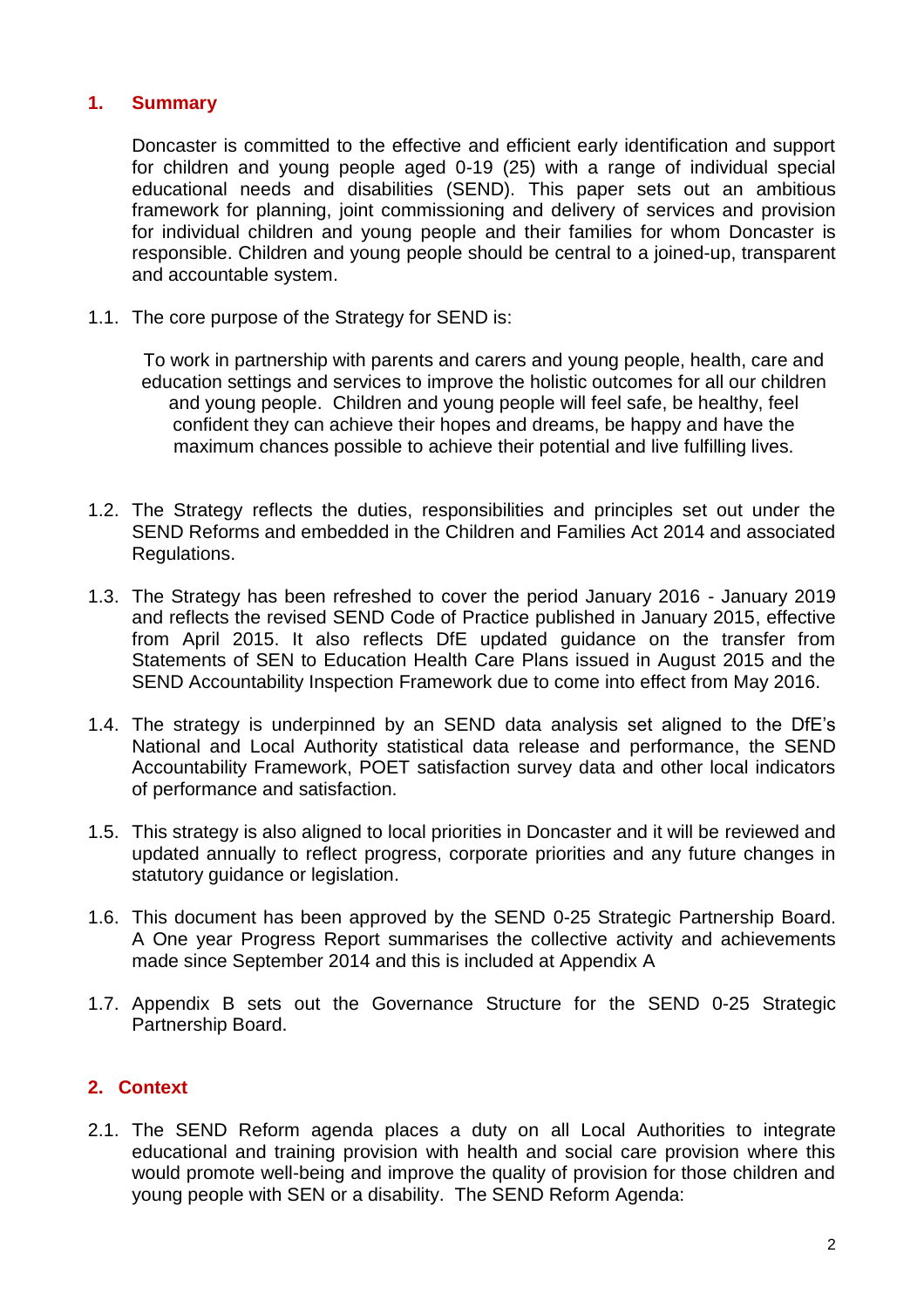- retains a number of previous statutory duties and definitions such as the definition of SEN, the duty on schools to admit a child named in a statutory plan and the Equality Act duty;
- clarifies and extends other statutory duties such as the right of young people post 16 to be assessed and have a statutory plan subject to at least annual review;
- strengthens best practice around Assess-Plan-Do-Review person centred approaches, working in partnership with families and working together to identify and meet needs; and
- places significant new duties on Local Authorities, Health and other partners such as the duty to publish a Local Offer and keep this under regular review; the right for parents to request consideration of a Personal Budget, if eligible, and choose from 4 management options; and the right to engage independent supporters during the statutory process.

The SEND Reform agenda promotes structural change requiring:

- the reshaping of the relationships between local authorities, schools and parents;
- a stronger voice for parents/ carers and young people;
- a clearer focus on individual outcomes;
- a more strategic local approach; and
- a more transparent system.

# **3. Vision and values**

- 3.1Children and young people aged 0-25 and their families must be placed at the centre of all that we do: the way we listen, communicate, assess, plan, deliver and review the impact of services and provision. Our vision is that parents, children and young people get the right support at the right time; feel that they are listened to and can exercise control.
- 3.2 In placing families at the centre, outcomes for children and young people will improve and be sustained over time:
	- educational outcomes towards employability wherever possible;
	- the ability to live independently and exercise control wherever possible;
	- being enabled to participate in their own community and develop meaningful and sustained friendships and a positive support network; and
	- physically healthy adults with strong emotional resilience.
- 3.3The vision and values underpinning this strategy are strongly aligned to the Government's proposals for 21<sup>st</sup> Century schools; A world Class Education for every child which recommends that additional needs (including SEND) will be met as early as possible through collaborative working with parents/carers, other providers, children's and adult services to remove barriers to prevent disengagement from learning. Our vision is: 'All Education Good or Better, 'No one Left Behind'.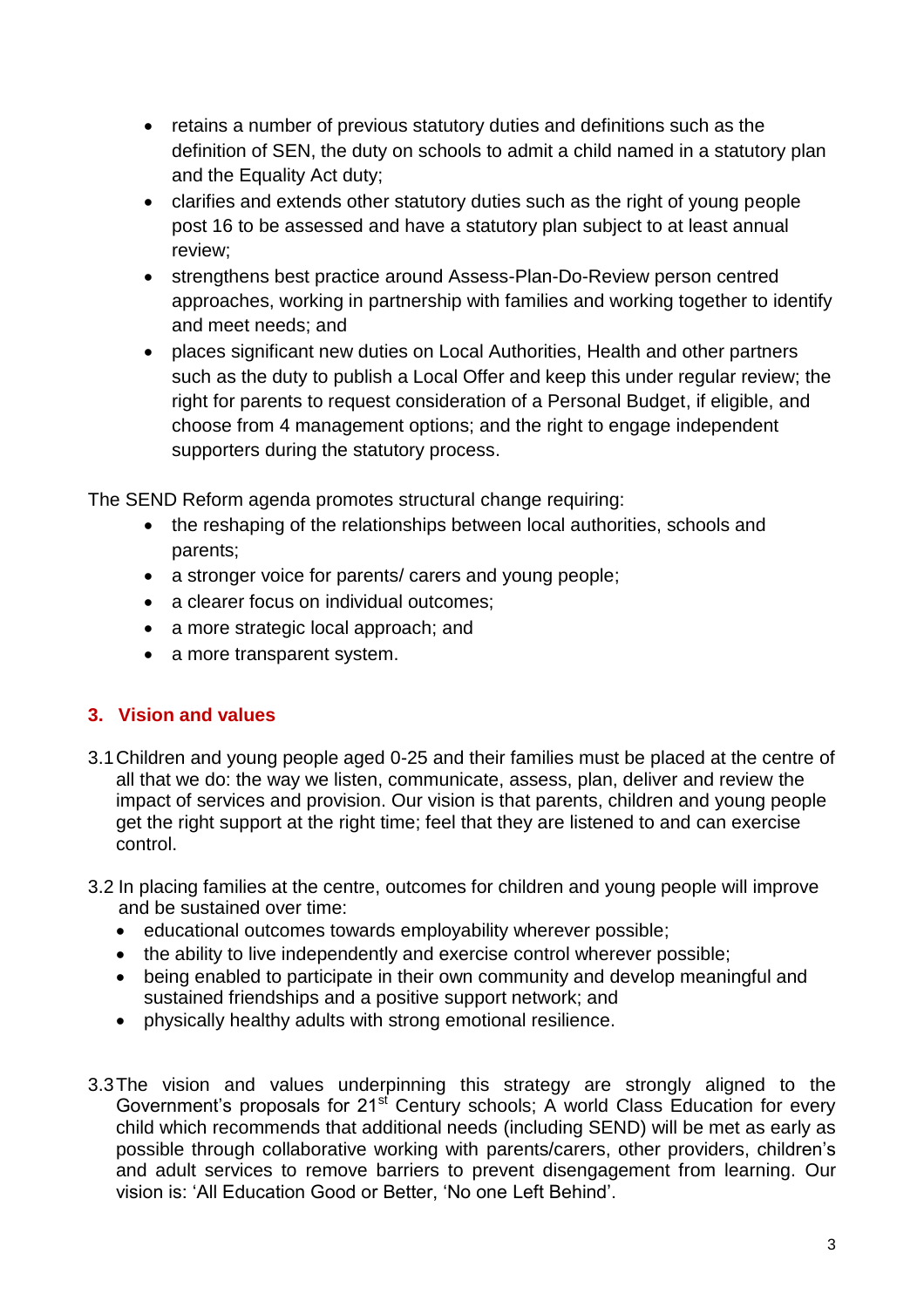- 3.4Doncaster Local Authority has a wide range of specialist provision and services including:
	- 5 special schools across the age range and types of need rated Good or Outstanding by OFSTED;
	- two specialist resources for children with a Hearing Impairment attached to a mainstream primary and a mainstream secondary school;
	- a specialist early years nursery for children with complex social communication needs;
	- a specialist short break provision for children with complex needs;
	- specialist services for children with a Hearing Impairment (HI), a Visual Impairment (VI), autism spectrum condition (ASD) and complex needs pre-school;
	- Children and young people in Care Education Service;
	- Participation and Transition (Post 16 SEND) Service;
	- Children with Disabilities Service including social workers and occupational therapists;
	- a wide Short Breaks offer which can be combined with continuing health care provision; and
	- services providing support, advice and guidance.
- 3.5 This strategy confirms our commitment to maintaining this range of quality provision and services for children and young people with complex needs. Furthermore, we will improve and extend the quality of provision and services and develop closer partnerships between mainstream and specialist providers.
- 3.6 We have a clear aim to improve the ability and success of mainstream settings to meet an increasingly diverse range of needs and to extend the access to quality mainstream provision across the borough for all our children. Whilst the strategy has a particular focus for children and young people with SEND, it recognises that an inclusive ethos is crucial for all children and young people and for all education settings and health/care provision.
- 3.7 Whilst this strategy stresses the need for a more inclusive approach to meeting the additional needs of children and young people within mainstream settings, our overarching principle will be to enable all children and young people to access an educational placement which meets all of their needs, whether that is in a mainstream setting, a specialist provision in a mainstream setting or within a specialist setting.
- 3.8 Successfully meeting individual needs will always be our top priority and the continued option of specialist placements will be available to children and young people where appropriate and based upon assessed needs.

### **4. Key Themes and Priorities**

In order to carry forward the vision and intentions set out in this Strategy, we have summarised below a number of strategic themes and related priorities. These are outlined in more detail in the Plan on a Page for the SEND Service and are referenced in the wider Self Evaluation and action plan for the Local Area's response to the SEND Accountability Inspection Framework.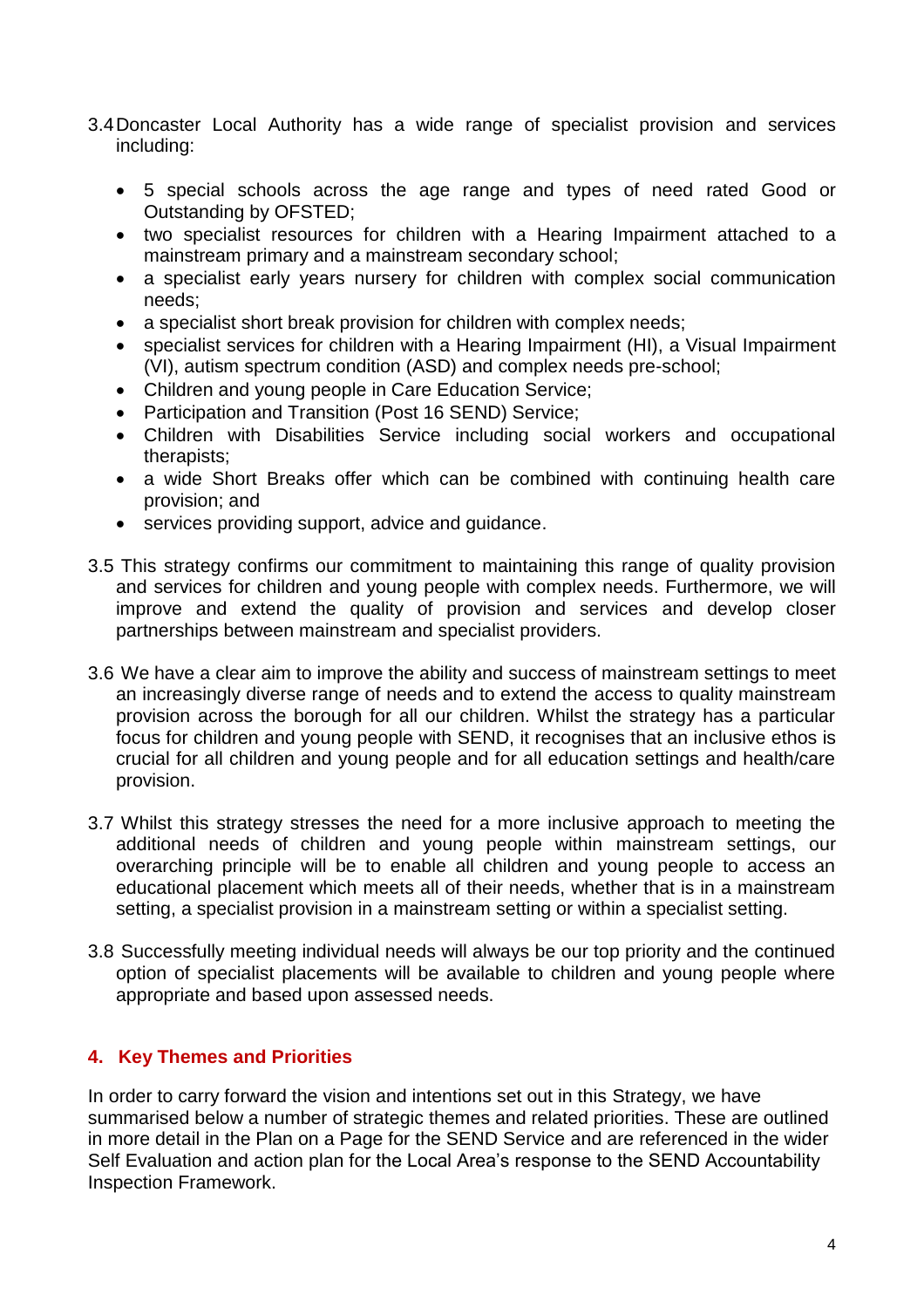#### **4.1 Strategic Theme A: Ensure clear identification of needs within an inclusive culture**

For all children and young people, with and without a statutory plan, identification and assessment must inform and support the Plan- Do -Review cycle. It must place children, young people and their families at the centre to:

- identify clearly the individual educational and holistic needs of the child or young person;
- agree the Outcomes being sought over time, linked to aspirations and what matters to them, to improve their life chances and opportunities;
- specify the resources required to meet those needs; and
- monitor, evaluate and review progress in a continuous cycle.
- Priority area 1: We will develop and seek to embed robust SEN Support frameworks within education settings so that support at the earlier stages of the graduated response is transparent and effective.
- Priority area 2: We will work with education settings and services, health services and care services, providers and individual families to move towards more integrated assessment and planning pathways for those children and young people with more complex needs across the age range. The Education, Health and Care assessment, planning and review processes will enable timely and relevant information to be shared and appropriate support to be in place for the longer term under a statutory framework.
- Priority area 3: We will maintain 100% compliance for the issue of a final EHCPs within 20 weeks, following a statutory needs assessment, that are person centred and specific. The family, settings and services will be clear what support is required, from where, why and what desired outcomes are being sought. Opportunities for a Personal Budget should be explored wherever eligible to meet needs and improve outcomes.
- Priority area 4: We will listen to concerns raised, explain decisions, resolve disagreements and prevent appeals to SENDIST.

#### **4.2 Strategic Theme B: Work with all our partners and stakeholders to ensure inclusive learning is a high priority and leads to improved Outcomes for each and every child and young person**

Policy developments linked to inclusive learning require strong and committed leadership from a range of partners in order that sustainable developments are put into place. An inclusive focus will be needed from all staff working within and with early years' provision, schools and post 16 providers, not simply those whose work involves them directly with children and young people with additional needs.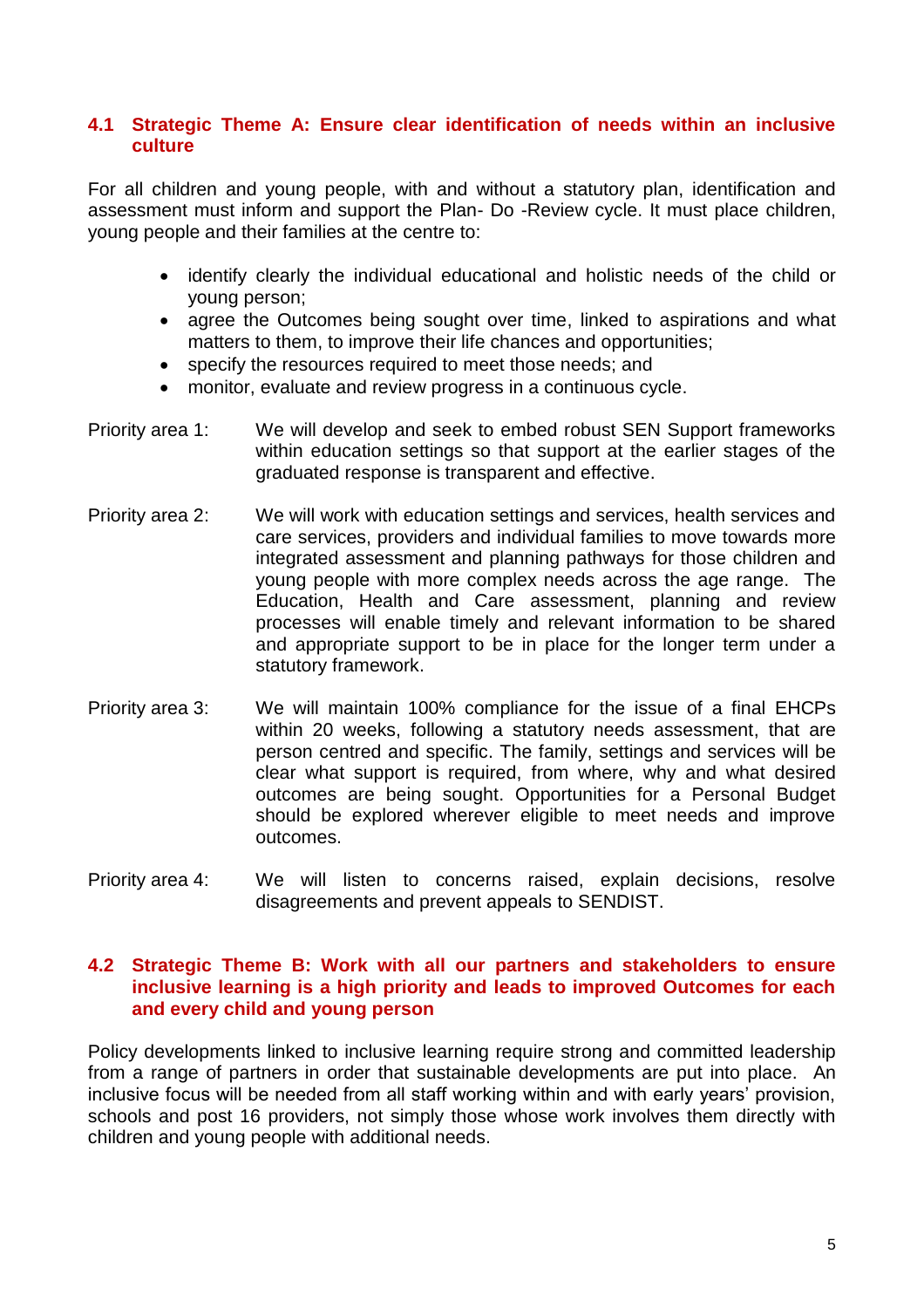- Priority area 5: We will work closely across education, health and care to ensure more effective and efficient commissioning of services and provision and improve and extend quality assurance monitoring to measure impact on improving outcomes for children and young people.
- Priority area 6: We will improve the accountability arrangements by improved monitoring of Outcomes, and the deployment of resources for children and young people with SEND in order to ensure appropriate targeting of these resources and an evaluation of the impact on individual progress.
- Priority area 7: We will ensure that decision making processes are transparent and robust within an overall Governance structure. Parents/ carers and young people will be involved in decisions both at an individual level and as part of quality assurance activity.

#### **4.3 Strategic Theme C: Ensuring that children and young people with additional needs are successfully achieving and attaining in all learning settings across the age range**

We recognise that every child and young person is unique and that children and young people with SEND are 'children first'. We want to see improved progression and attainment for all our children with clear and appropriate expectations and aspirations that will lead to fulfilled lives.

- Priority area 8: We will continue to develop a high quality local teaching and learning offer, environments, opportunities and access to services for children and young people with SEND. We will continue to develop the menu of provision by working more closely within the market to meet the continuum and range of needs.
- Priority area 9: We will continue to transfer 'must' cohorts in 2015/16 and as capacity and understanding increases we will accelerate transfers to meet the DfE's prescribed timescales.
- Priority area 10: We will have a specific focus on transition from Y9 in both mainstream and specialist settings. We will work more closely with the Children's Trust and adult social care and health services to set out clear pathways for assessment, planning, delivery, monitoring and decision making processes. This will ensure that children and young people receive the support they need when they need it from the right services and that they are involved at the earliest opportunity for them rather than a service perspective.
- Priority area 11: We will work towards more effective, seamless transition planning with a focus on the four overarching themes in the effective Preparation for Adulthood:
	- Employability skills: increased employment chances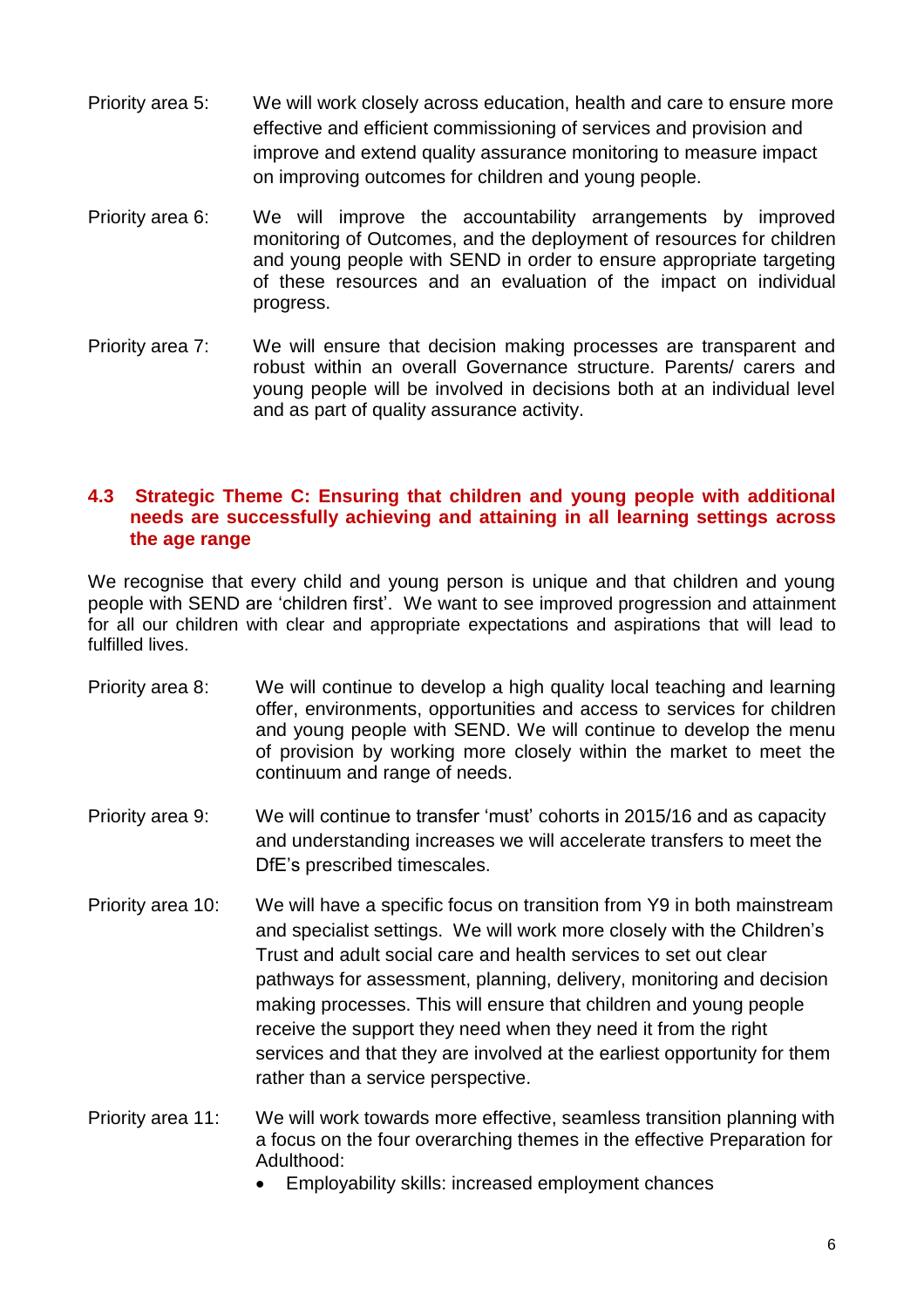- Independent Living: choice and control over living arrangements
- Community Inclusion: meaningful participation
- Health: outcomes based on need and aspiration

#### **4.4 Strategic Theme D: Real Partnership with parents and carers**

Parents/ carers play a critical part in any strategy and there should to be planned opportunities for meaningful co-production. Where parental support and involvement is strong and where parents/carers are working in close partnership with education settings and services across education, health and care, individual outcomes improve, achievement and attainment levels are increased and inclusive approaches have a much greater opportunity of success. The SEND Reforms promote the importance of establishing high levels of confidence amongst parents and carers to ensure a positive experience and build more resilient families.

- Priority area 12: We will provide good quality information and support and we will engage effectively with parents/carers at an individual and group level: 'You said, we did..'. The LA, Children's Trust and Health services will engage with a strong and representative Parent/ Carer Forum and others such as school based parent groups to ensure voice and influence at individual, strategic and operational level.
- Priority area 13: We will also support and engage effectively with strong and representative child and young people's groups to ensure voice and influence, for example through the LADDER group, the Youth Cabinet, community groups and groups within education settings.
- Priority area 14: We will promote opportunities for, access to and management of, a Personal Budget for education, health and/or care where this is based upon an assessed need to improve individual outcomes.
- Priority area 15: We will consult further and undertake market testing to improve the visual appeal, accessibility, functionality and interactivity of Doncaster's Local Offer. We will monitor the impact on driving developments forward in the availability of quality services and provision at the point of assessed need.

#### **4.5 Strategic Theme E: Work with all Doncaster early years, mainstream, Alternative Provision, Special Schools and Post 16 providers to ensure more children and young people's needs are met**

Specialist provision in Doncaster is an area of particular strength and the expertise of this sector will be of critical importance in the incremental move to greater inclusion.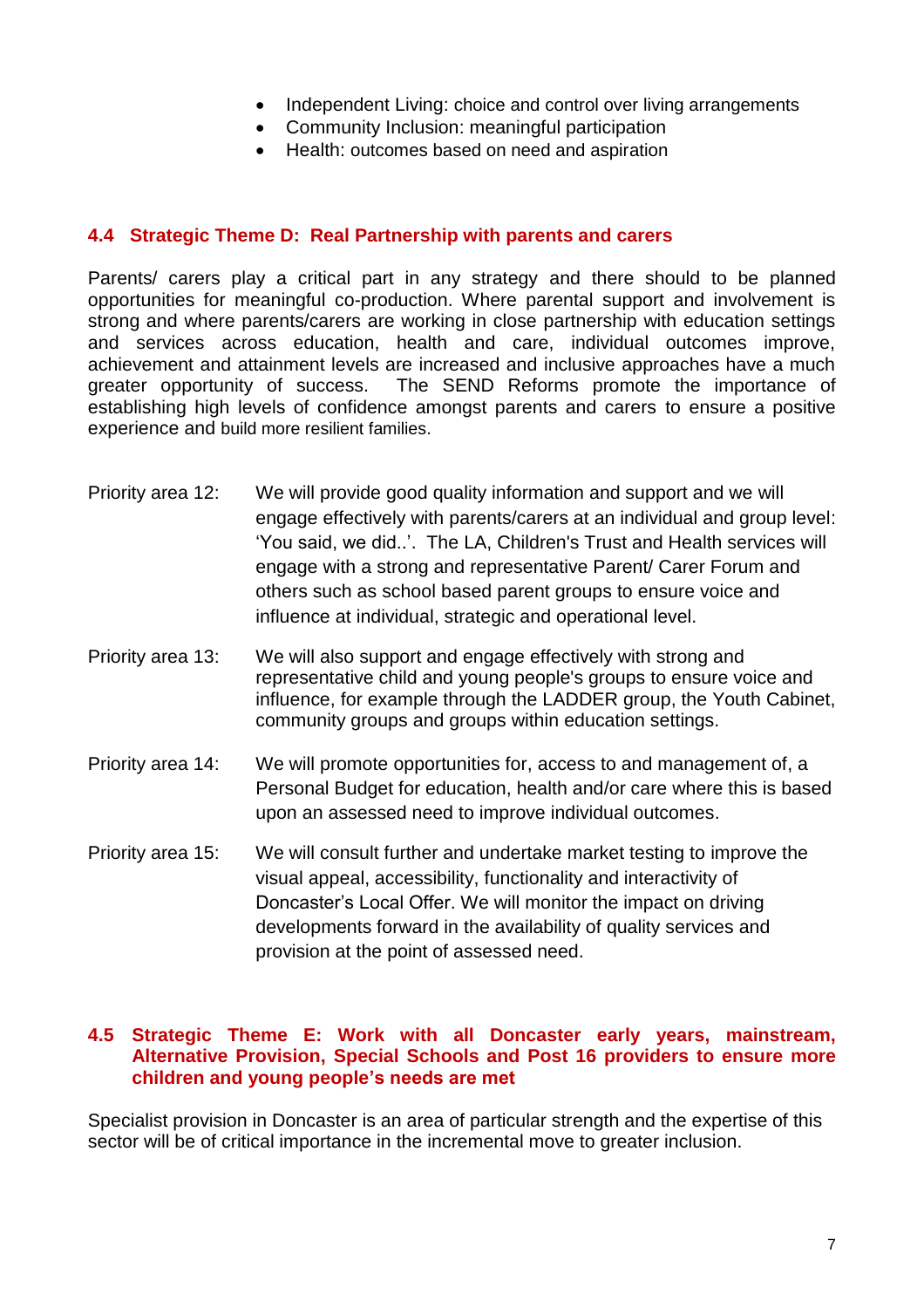- Priority area 16: We will monitor attainment, destination and participation outcomes and identify areas for consolidation and improvement. We will also develop systems for monitoring other outcomes developed through the Assess-Plan-Do-review cycles for both non statutory and statutory plans.
- Priority area 17: We will continue to develop and integrate special school outreach advice and support in partnership with specialist services.
- Priority area 18: We will listen to feedback from the wider workforce and families in order to plan and deliver generic and bespoke training, share information, advice and guidance, and provide support and challenge as appropriate.
- Priority area 19: We will develop the CPD offer to schools and other education settings and services to embed the principles of the SEND Reforms in all strategic and operational activity. Planning and delivery of CPD will be in consultation with the Doncaster Teaching School Alliance in the primary and secondary phases, Partners in Learning (PiL), LLEs and other partners.
- Priority area 20: We will implement the changes to funding mechanisms in accordance with the SEN/High Needs Block approach to resourcing children and young people with complex additional needs in education settings in order to increase opportunities for successful inclusion.
- Priority area 21: We will continue to work towards reducing the number of children and young people who have to seek placements beyond the borough in order to have their needs met, ensuring all Doncaster children and young people's needs can be met locally for the long term.

### **5. Implementation and Monitoring**

The strategy will be implemented by the LA's Learning and Achievement Services, within the Learning and Opportunities Directorate, in partnership with maintained schools, academies, early years settings and post 16 providers, independent and non-maintained special schools and other stakeholders in Health and Social Care, and will be monitored by the SEND 0-25 Strategic Partnership Board.

We will know this strategy is having a positive impact when:

- Children and young people at SEN Support and with a statutory plan make better than expected progress from their own starting point;
- Children who are in Public Care have their holistic needs identified and met through a joined up framework and their outcomes are improved and sustained over time;
- Fewer days are lost to education through fixed term exclusion and no child with SEND is at risk of permanent exclusion;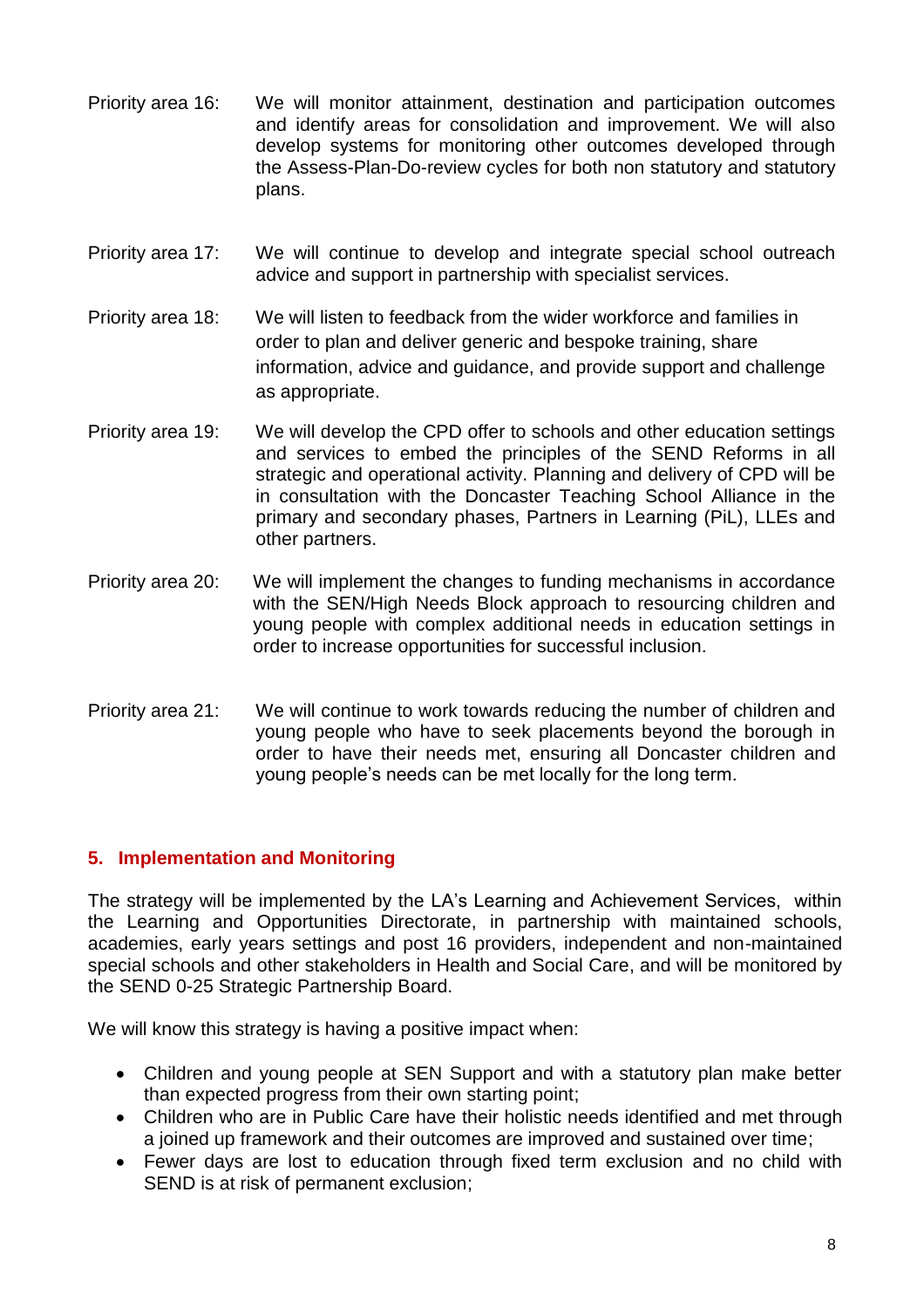- More children and young people report they feel safe and supported to achieve;
- More parents/ carers report satisfaction with the way their child's needs have been identified, met and that they have been central to this process;
- More schools are able to evidence good provision and outcomes for children with SEND and can demonstrate clearly their arrangements for identifying, assessing and meeting needs;
- Schools and other settings work in collaboration with each other and with relevant agencies;
- Service users report an effective service from Local Authority and partner agencies; and
- Jointly available resources are used efficiently and effectively for the benefit of all Doncaster's children and young people and their families.

# **6. Communication and Partnerships**

Communication and partnerships will underpin the Strategic Themes and Priorities by ensuring that:

- the aims, ambitions and approach to developing services and provision for children and young people with SEND are clearly set out;
- partners and providers help to identify services available, gaps and how we make the vision for children and young people with individual needs a reality; and
- we raise awareness of the benefits of inclusion and participation within their local community.

In implementing this Strategy we will improve information sharing and communication pathways and seek to reduce bureaucracy, duplication and inefficient working practices.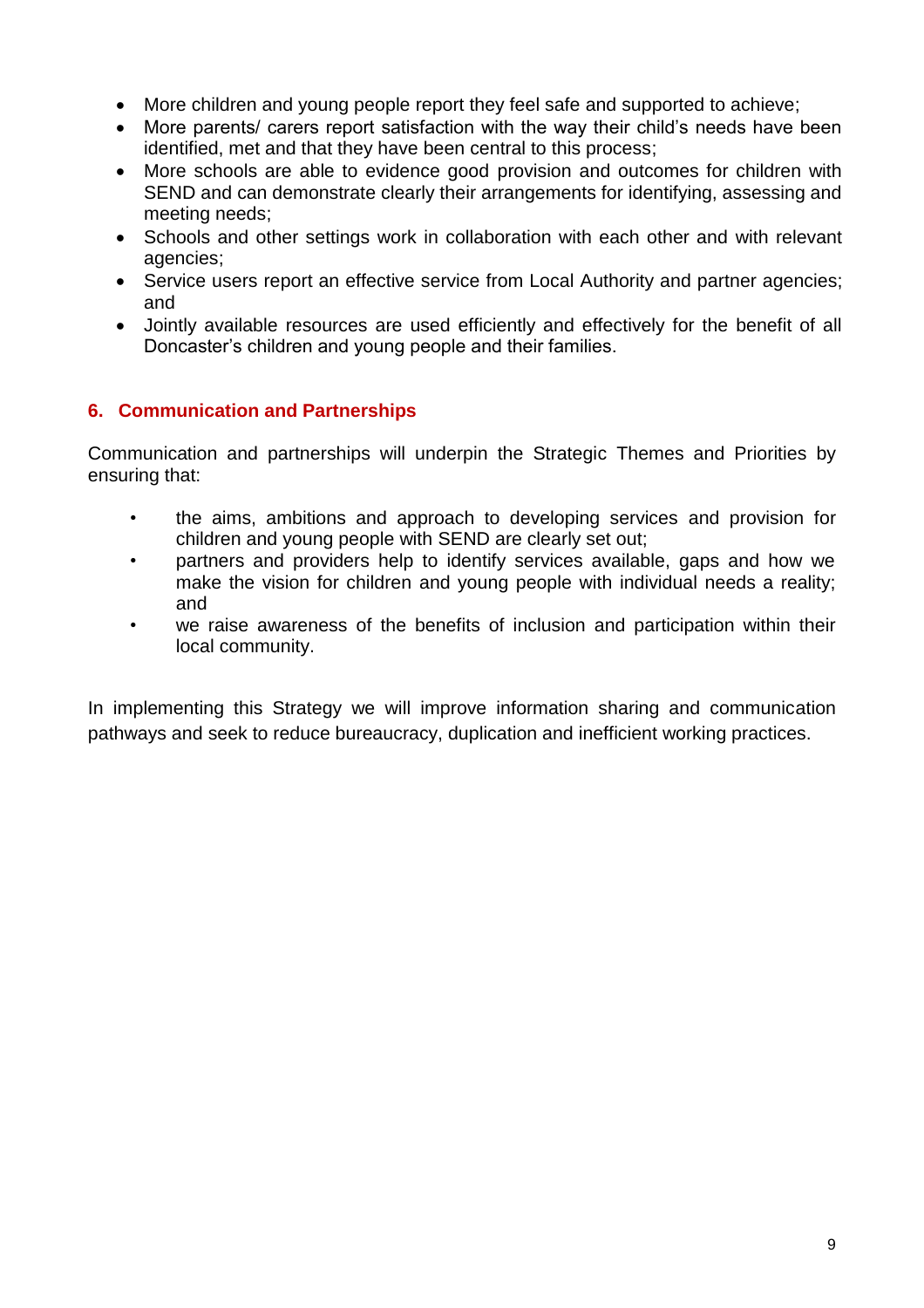

# **SPECIAL EDUCATIONAL NEEDS AND DISABILITIES (SEND) STRATEGIC BOARD PROGRESS REPORT**

# **YEAR ONE OF THE SEND REFORMS IN DONCASTER**

## 1. Introduction

In September 2014 the Children and Families Act and the SEND Reforms came into force. Prior to September, Doncaster's preparations included a series of open and targeted information briefings, co-production of documentation and guidance and establishing a structure of Governance. Doncaster's published its Local Offer which is a central part of the Reforms and will continue to develop over time.

# **Highlights in Doncaster**

# 2. Improvements to provision and services for children and young people with SEND

### **Quality Provision across the age range**

- The 'Eye Can' Group for babies and infants with a visual impairment (VI) and their parents/carers started October 2015.
- Seedlings OFSTED registered provision for pre-school children with complex communication and interaction needs: this new provision is managed by the Local Authority's Pre School Inclusion Team (PSIT). It enables close co-operation and partnership working between families, early years' settings and schools, education, health and social care services. The first cohort of children to attend this provision transitioned to school in September 2015. The provision also transferred to new, more spacious premises in September 2015. Sharing knowledge and information, building confidence and providing reassurance are a key part of its success and the aim is to expand this provision further.
- Danum Academy KS3 attached SEND Resource opened: this provision offers a personalised curriculum for deaf and hearing impaired children to meet their language, social and emotional needs in a mainstream school environment.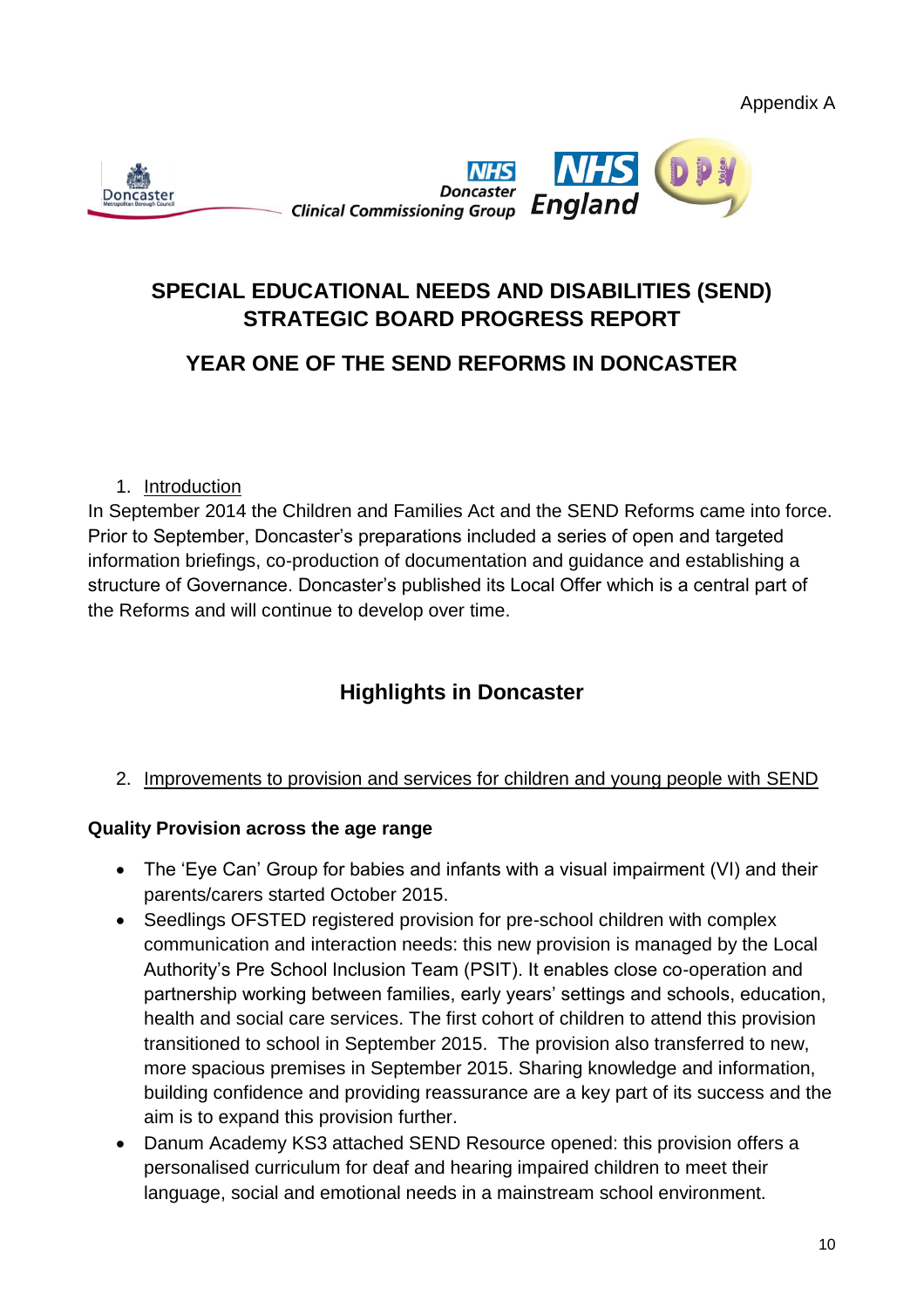- Life Skills provision at High Melton is now up and running and delivering to a small cohort of around of 5 young people. The target cohort has been young people with a diagnosis of Autism Spectrum Disorder (ASD) working at Entry 2.
- Project Search: this joint activity, across special schools, Doncaster College and local employers for Post 16 learners with special educational needs, has now completed Year 1. 5 out of 8 starters have been offered employment at NEXT.
- Refurbishment of Oaklands Short Break Unit for children and young people who have a range of disabilities including learning/physical disabilities, autism, behavioural and health issues. The Civic Mayor presided over the formal opening and Ben Parkinson MBE joined families and staff to celebrate.
- Re-commissioning of Short Breaks providers in progress, new contracts to begin on 1 April 2016: DPVoice and the Learning About Disability, Differences, Equalities and Rights (LADDER) group feedback about insufficient choice of provision was one of the key drivers for re-commissioning.
- Joint placements and highly individualised packages are in place funded through the High Needs Block.
- Joint packages are in place combining Continuing Health Care and Short Break provision.

# **Service redesign for the benefit of children and families**

- New Community Paediatric Service: a multi-agency group including parents and carers has overseen the development and successful implementation of the new community paediatric service. This has led to improvements in quality of assessment and the Children and Young People (CYP) being seen by the right person at the right time.
- Autism Pathway: in the past 14 months there has been a reduction of over 250 CYP from the waiting list. All children under 5 years are now diagnosed within 12 weeks of referral as opposed to 12 months a year ago. The quality of multi- disciplinary assessment is much improved (NICE compliant) as is the post-diagnosis support. Health Visitors contribute to a quality health assessments drawing upon the use of evidence based tools such as the Ages and Stages Questionnaire (ASQ). The ASD Strategy Group includes representatives from Doncaster Parent Voice (DPVoice), health services, education settings and education services.
- Autism Family Support Workers: There are three dedicated support workers who support CYP and their families with a diagnosis of autism. Key functions include helping families to model strategies.
- Healthwatch Doncaster have launched a new interactive web site
- A new teacher for Children with a Visual Impairment (VI) was appointed in September 2015.
- There has been a restructure and expansion of the Educational Psychology Service (EPS) to incorporate the Autism Social Communication Education Training Service (ASCETS).
- Speech & Language Restructure: Previous LA provision has been brought into the wider Speech and Language Service and the redesign is now reaching completion.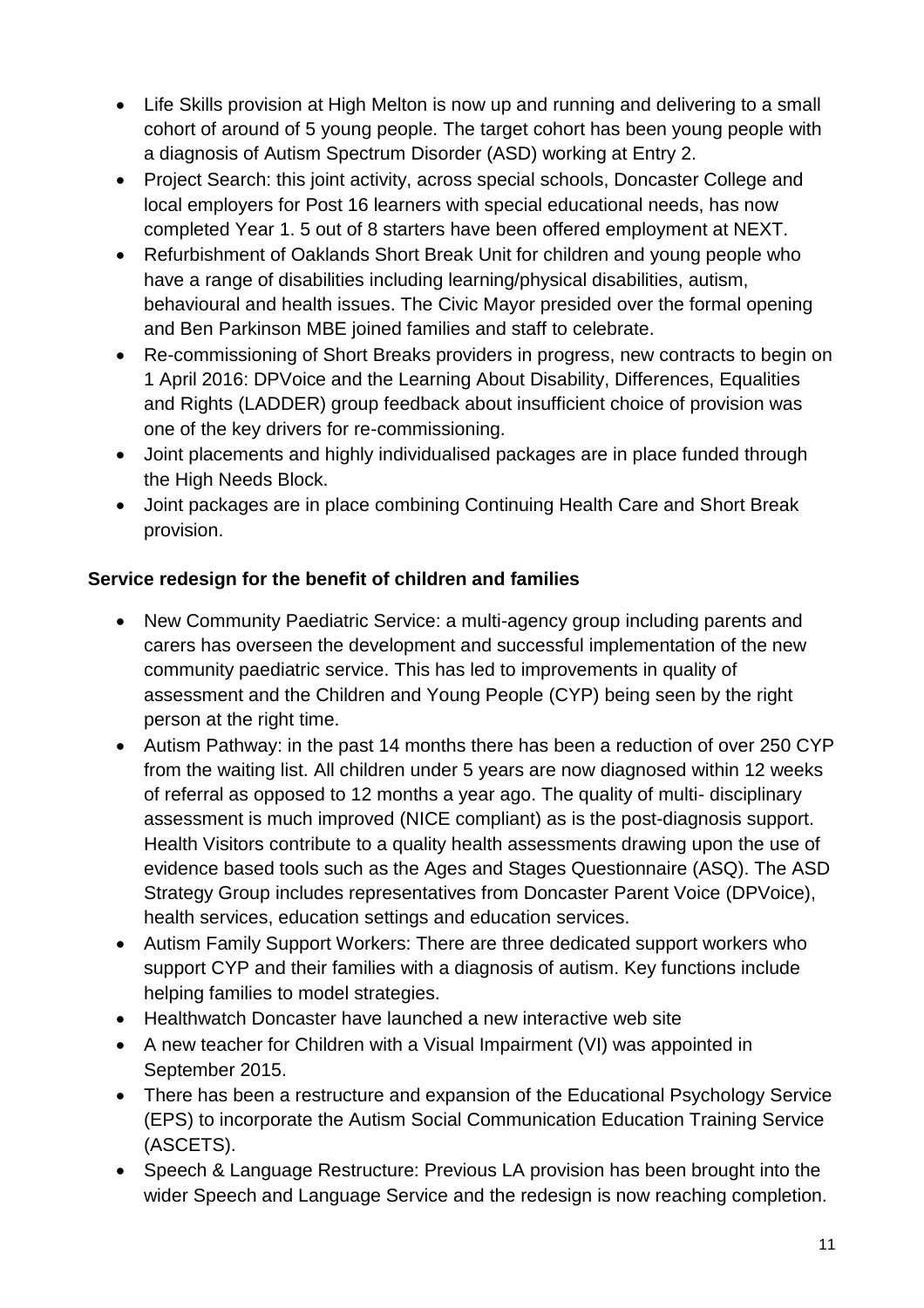This will improve the equity of service for all children and young people with speech, language and communication needs (SLCN).

- Plans are nearing fruition to develop a family meeting and consultation room as part of the new eye clinic due to open in April 2016: this is joint activity between the Doncaster Royal Infirmary (DRI) Eye Clinic and Ophthalmology Department, the Health Authority and the LA's VI Service.
- Re-branding of Parent Partnership as Support, Advice and Information, Doncaster Special Educational Needs and Disabilities (SAIDSEND). This reflects the changed remit of the service, now required to work with young people as well as parents and across Education, Health and Social Care. Name agreed with DP Voice who did not like the abbreviation SENDIASS.
- Independent Support is provided by SAIDSEND, Core Assets and DPVoice in partnership.
- Early Years Panel: this Panel now includes a representative from the Health Visiting Service. It has enabled greater joined up working across the LA and Health in terms of decision making, communication, awareness and understanding of needs, outcomes, funding and other support for children in Early Years prior to statutory Education Health Care (EHC) needs assessments.
- EHC Panel: this Panel now has representatives from mainstream and special schools, Health, Children and Adult Social Care and Education services. The benefits are greater joined up working across the LA, the Children's Trust, Health and education settings in terms of decision making, communication, awareness and understanding of needs, outcomes, funding and other support for children cross the age range.
- EHC Moderation Group: this group includes representatives from DPVoice, LADDER group, schools, Health, and LA services. The group meets termly and considers 2-3 examples from the EHC statutory assessment and planning process to quality assure and suggest valuable learning points for all
- An Attention Deficit Hyperactivity Disorder (ADHD) Steering Group has been established.

# 3. Borough wide events held over the past year

- Local Offer Information and Consultation event, January 2015: a successful formal launch of Doncaster's Local Offer was planned with the Information and Communication Steering Group and co-produced across Education services and settings, Health, Social Care, Doncaster Parent Voice (DPV) and Doncaster CVS.
- DPVoice have held a number of Family events in last 12 months which have incorporated awareness-raising and information sharing around SEND: the SAIDSEND team are also present at all events providing information to parents.
- DPVoice Easter party included consultation on Short Breaks and more formal consultation relating to draft specification and outcomes framework took place on 26th November 2015. LADDER group and DPVoice have been involved in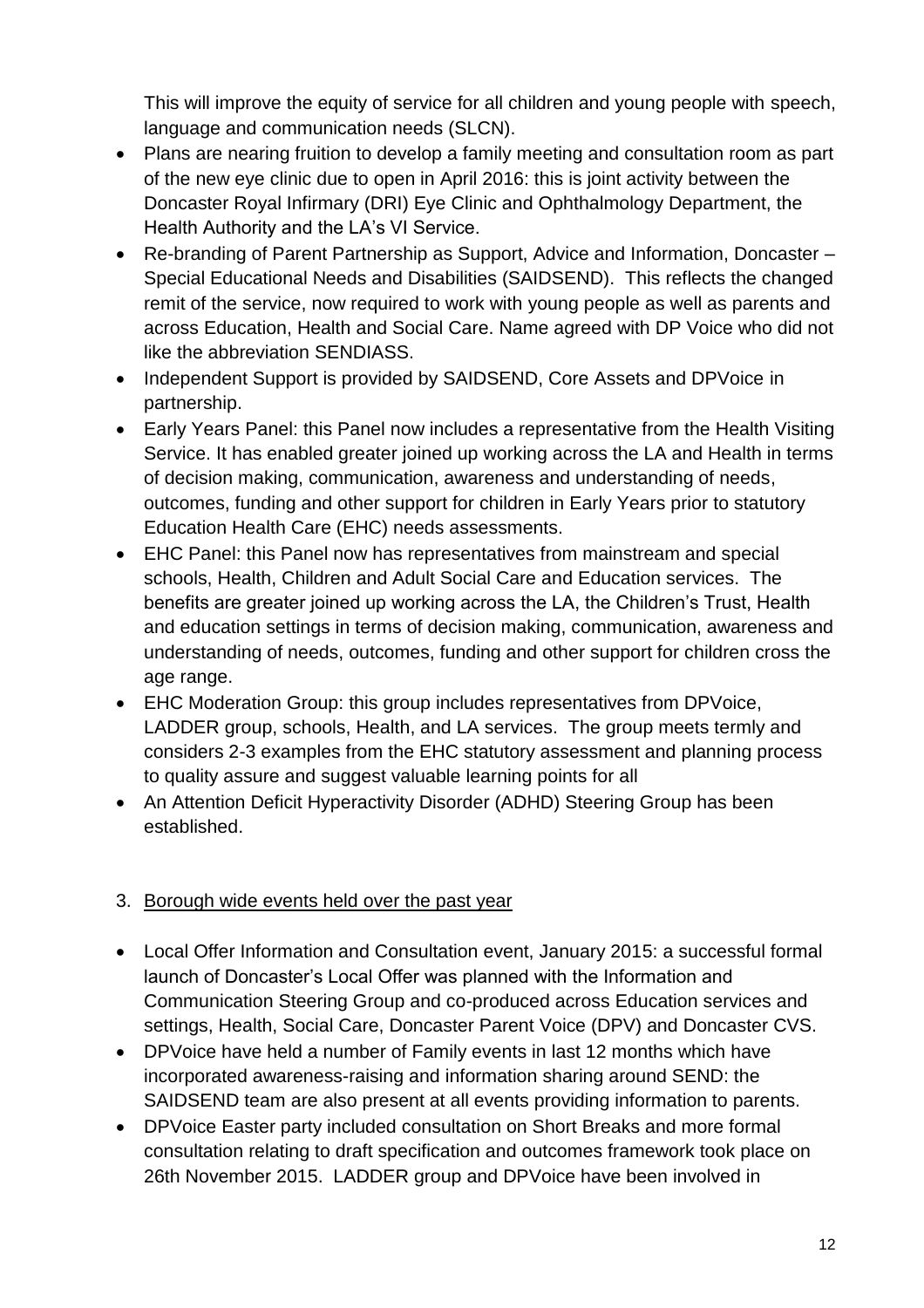selecting activities before each holiday. LADDER group met with regarding specification and outcomes on 3rd December.

- Personal Budgets event, January 2015, for settings, services across education, health and care and DPV: this event was co-produced with InControl and featured young people sharing their stories and views.
- Official Celebration event marking one year of Danum Deaf and Hearing Impaired Resource, June 2015: this event was jointly planned by the LA's HI Service and Danum Academy and was opened by Councillor Fennelly, Cabinet Member. Attendees included children and families from Danum and Plover Primary School HI Resource, Councillors, Danum Trustees, Health and Education services.
- A group of young people with learning difficulties from Doncaster College entered a competition as part of a Young Enterprise event. To date their new augmented reality innovation:
	- o Won the Life Skills Heat
	- o Won the College Heat
	- o Won the local area final and were named as best innovation
	- o Came Runners Up in the Regional Final and were named as best innovation – congratulations!
- 4. Workforce development
- Termly SENCo and Inclusion Managers' network meetings: extremely well attended meetings involving schools, early years, Post 16, services across the LA and Health and DPV. The agendas include termly SEND/EHC updates and discussion facilitated by education, health and social care colleagues and external speakers from local and national organisations. There has been a focus on outcomes for children and families and effective provision.
- Termly Early Years setting SENCO network meetings, SENCo drop in clinics and training on the role of the SENCo. All aspects of SEND/EHC are covered for SENCOs and Managers in Private, Voluntary and Independent (PVI) settings.
- Introduction to SEND for School Governors with a responsibility for SEN
- Training and briefings for School Governors.
- Introduction to SEND for ITT students: planned and delivered by Standards and Effectiveness Officer – SEND in conjunction with ITT and Partners in Learning.
- Introduction to the SEND reforms delivered to undergraduate students at Doncaster College.
- Introduction to SEND for NQT students: planned and delivered by Standards and Effectiveness Officer – SEND in conjunction with Partners in Learning.
- Introduction to SEND and School Funding reforms for new Head teachers.
- Person Centred Planning and Reviews: 8 sessions delivered to school SENCOs and briefings shared with Doncaster Post 16 providers.
- Provision Mapping and Supporting Children at SEN Support: 2 sessions for schools.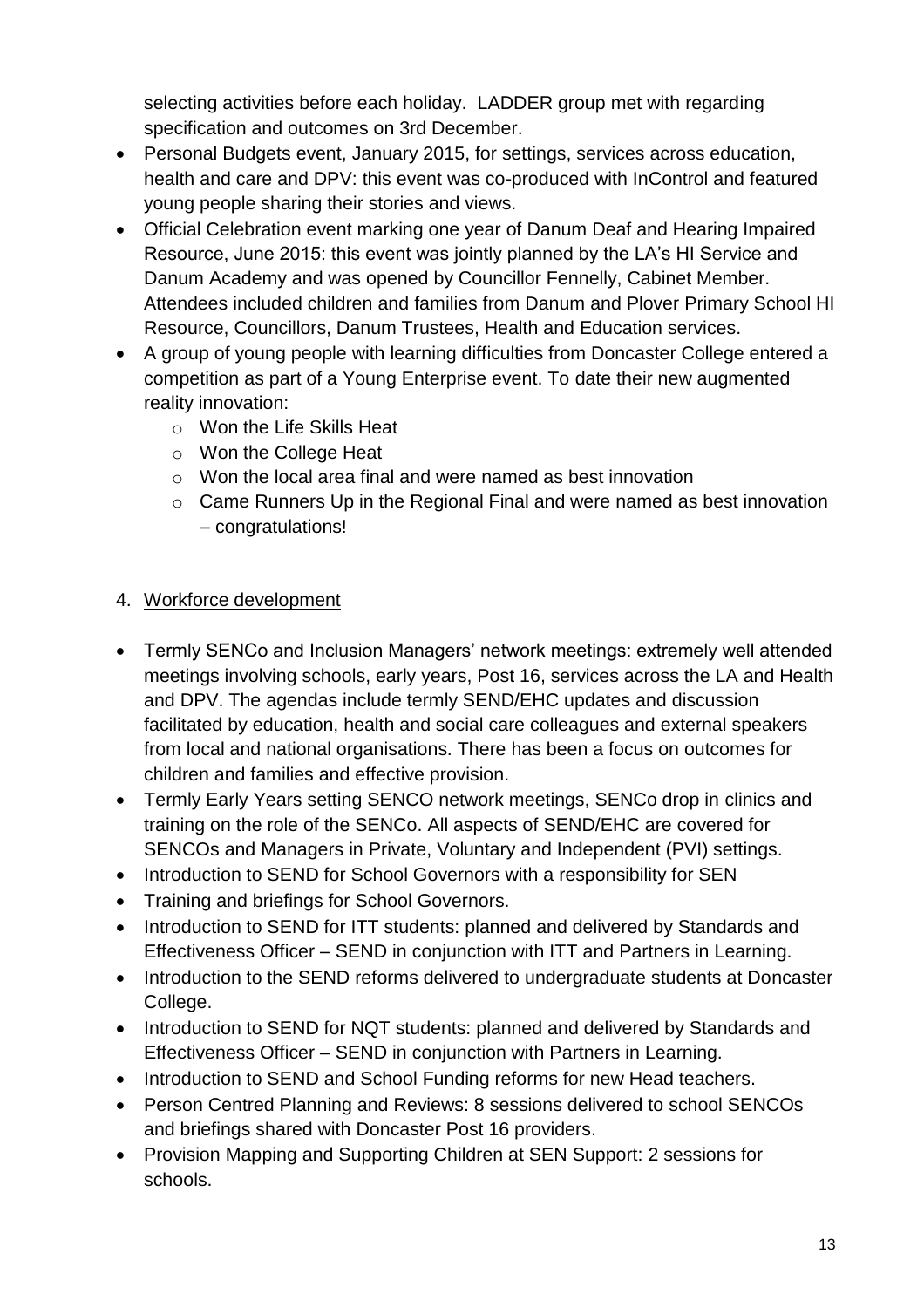# 5. Information and processes

- DPV Information booklet for parents: EHC pack co-produced by DPV and the LA for distribution within schools, parent support groups and to individual parents.
- LA Transfer Plan published and revised in line with DfE Guidance: [http://www.doncasterchildrenandfamilies.info/disabilitiesupdates.html.](http://www.doncasterchildrenandfamilies.info/disabilitiesupdates.html) Also published is the one year progress report.
- SEN Assessment Service leaflet for parents: co- produced by the SEN Assessment Team and DPV representatives.
- Education Health Care statutory assessment and plans: templates co-produced through consultation. SEN Officers offer face to face meetings with parents/carers at two key stages in the 20 week process to embed co-production principles.
- Short Breaks Statement revised to reflect latest priorities and the reforms: DPVoice consulted on the text of the statement.
- Personal Evaluation Outcomes Tool (POET): Doncaster is part of InControl's 3<sup>rd</sup> pilot activity on monitoring and evaluating customer satisfaction and feedback from the EHC process.
- Health visitors report greater involvement in multi-agency meetings relating to children with SEND
- Review of short breaks packages now scheduled to combine with SEN statutory review where practicable: Parents' and young people's views are an integral part of the holistic review system.
- Partnership working between SEN team and Aiming High to set up DMBC's first Education personal budget
- Model SEN Policy, structure for the SEN Information Report, and School Accessibility Plans, produced and shared with schools
- Modernisation of High Needs Funding for mainstream schools and early years' provision: Proposals approved in April 2015 to clarify and expand access to Element 3 funding. This includes extending funding without a statutory EHC Plan for pre-school children regardless of the setting; for children with medical but no SEN needs; and for children with complex SEN who are newly arrived to the borough.

# 6. EHC performance data since September 2014

- 164 new requests for statutory EHC needs assessment: over 70% proceed
- 96 new EHC Plans issued (assessments for the first time) with 100% compliance within the 20 week maximum timeframe
- 134 school leavers with a Statement of SEN transferred to an EHCP ready for September 2015
- 302 children with a Statement of SEN will be subject to a transfer review between September 2015 and August 2016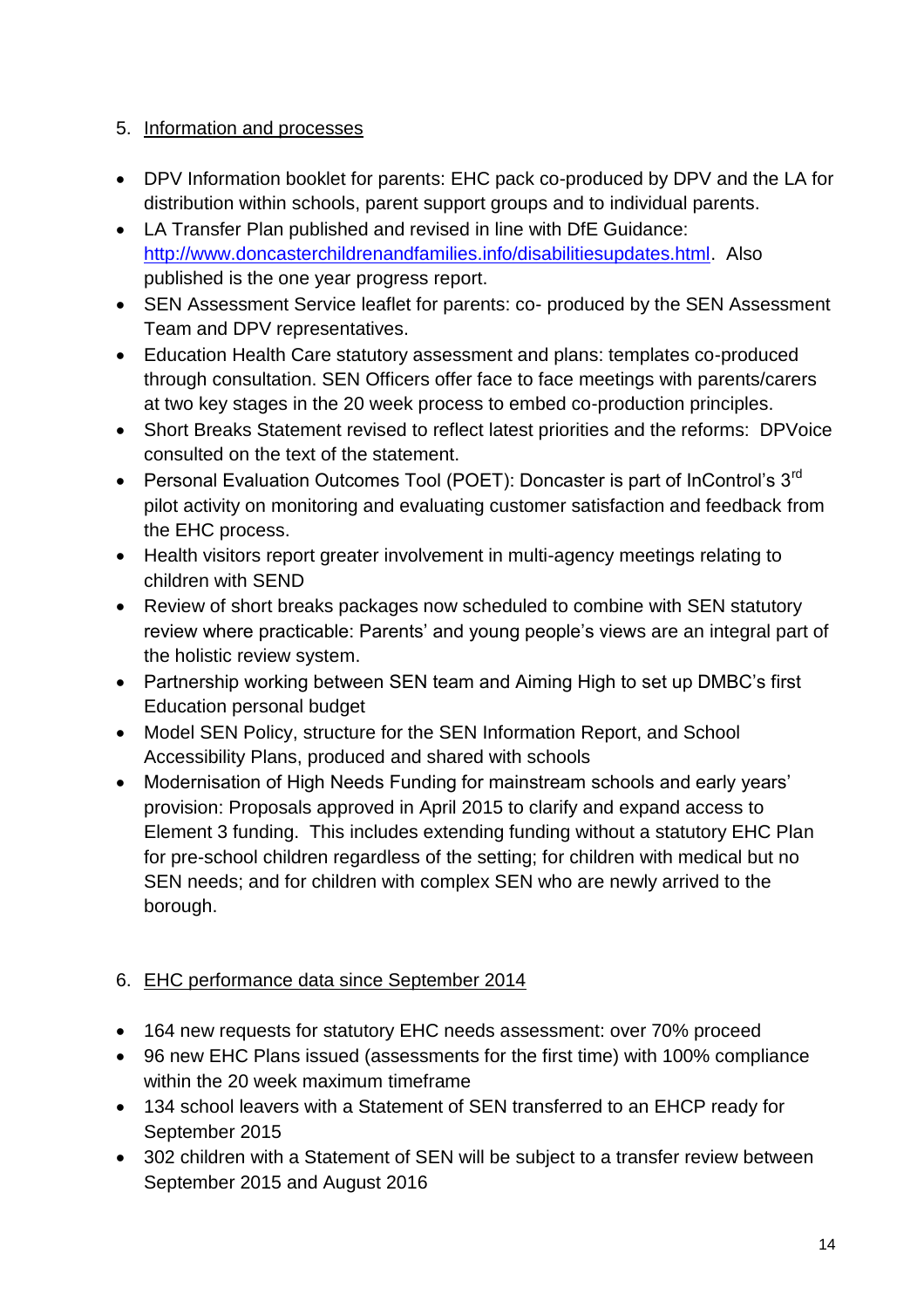• Parental feedback from new EHC statutory assessment and plans is 82% very good to excellent. Parents particularly appreciate the face to face meetings with SEN Officers to discuss the process, advice and working plan before it is submitted to the EHC Panel.

If you have any queries about the information in this report, in the first instance please contact Helen Barre, SEND Strategy Manager at [helen.barre@doncaster.gov.uk](mailto:helen.barre@doncaster.gov.uk) or on 01302 737531.

This progress report was discussed and approved at the autumn term meeting of the SEND Board.